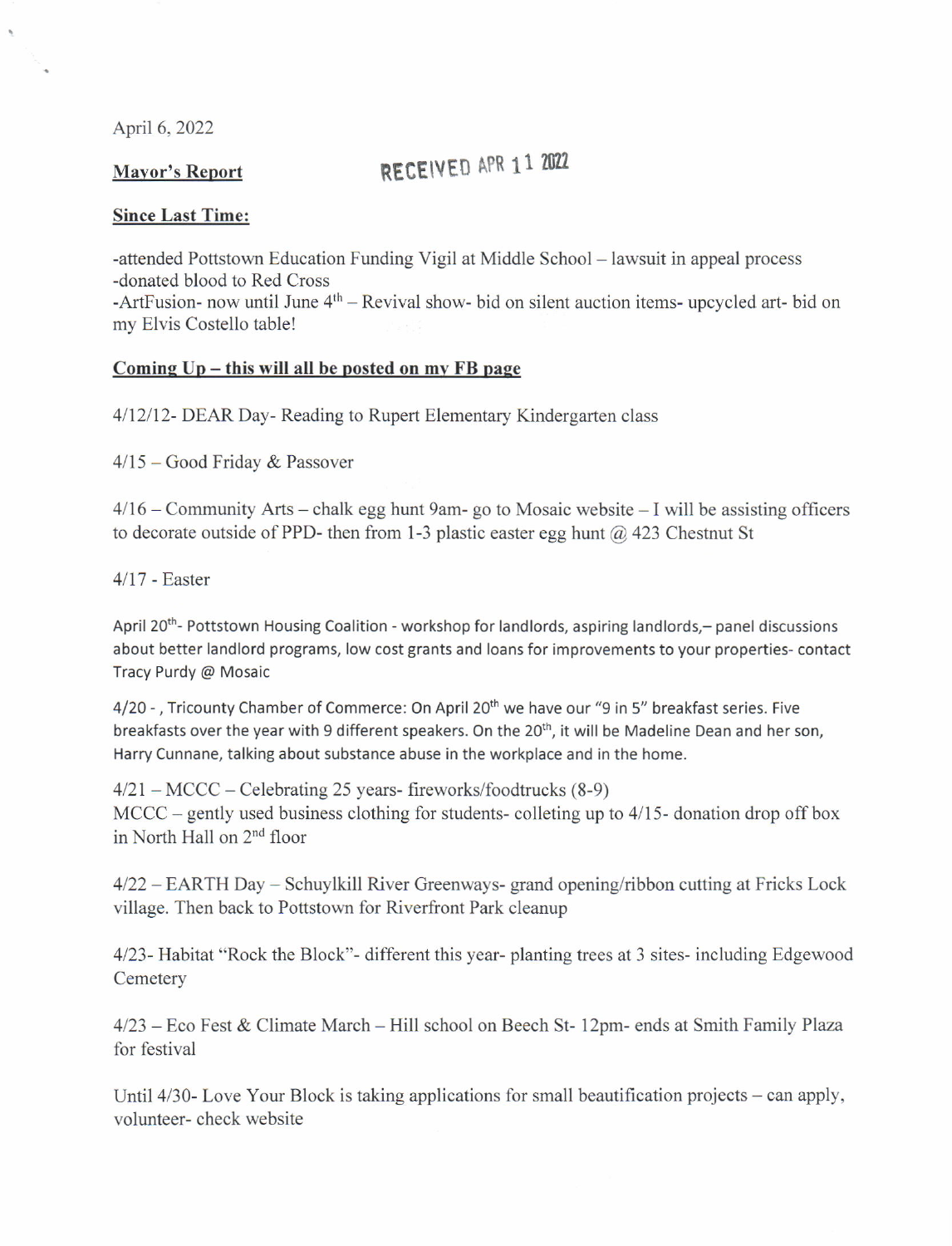4/23 - MCCC- honor society cleanup- can join- North Hall Parking Lot

4/30- Edgewood Cemetery Cleanup and art fair (9am)

 $4/30 - 5/1 -$  Pow Wow- Riverfont Park time?

 $5/1$ - Goat Races – Sly Fox

\*Registration open for Schuylkill River Sojourn  $-3<sup>rd</sup>$  week of June- coming through Pottstown June 20th

5/4 - Schuylkill River Greenways - Take lt Outdoors is moving to Riverfront Park - Ribbon Cutting

5/14- Pottstown Police Officers Association- Kid's Fishing Derby (8-12)- memorial park

5/14 - Walk for Hope 2022- walk for those who have lost loved ones to addiction in heart of bringing awareness to opioid crisis - Goodwill to Carousel 10am-11:30pm?

May 21 at the park. It is an International paddling film festival- Riverfront Park-

 $5/22$  – MCCC- Challenger Learning Center will be operation and grdes 5-8 will be 1<sup>st</sup> to fly in the learning center

6/1- MCCC Challenger Learning Center will be fully operational – test missions

5/7-& 5/21 Hobart's Run block cleanups-have tools available to lend out for neighborhoods that want to have their own eleanups eheck FB page or contact Cathy Skitko

5/14 - Hobarts Run - first neighborhood Summit- CEO of Housing Visions will speak about affordable housing- see Hobart's Run FB page

6/4- Hobart's Run Yard Sale - \$10 bring your own table- proceeds go to Edgewood Cemetery and HR programs

6/21- Mosaic Solstice party at Gracies

6/25 - Tri-County Chamber, economic development luncheon. shellie Whitfield, president of Chamber of Commerce in Wetumpka, AL, will speak. Her town was just featured on an HGTV program called Hometown Takeover, so she will speak about bringing things like that to Pottstown.

7/4- GoFourth Festival- Rotary parade at 10:15, street fest downtown from 11-5, 5pm party at Memorial Park- food, vendors, kids activities, beer garden - they need to raise \$53K - if you would like to sponsorcheck out their website